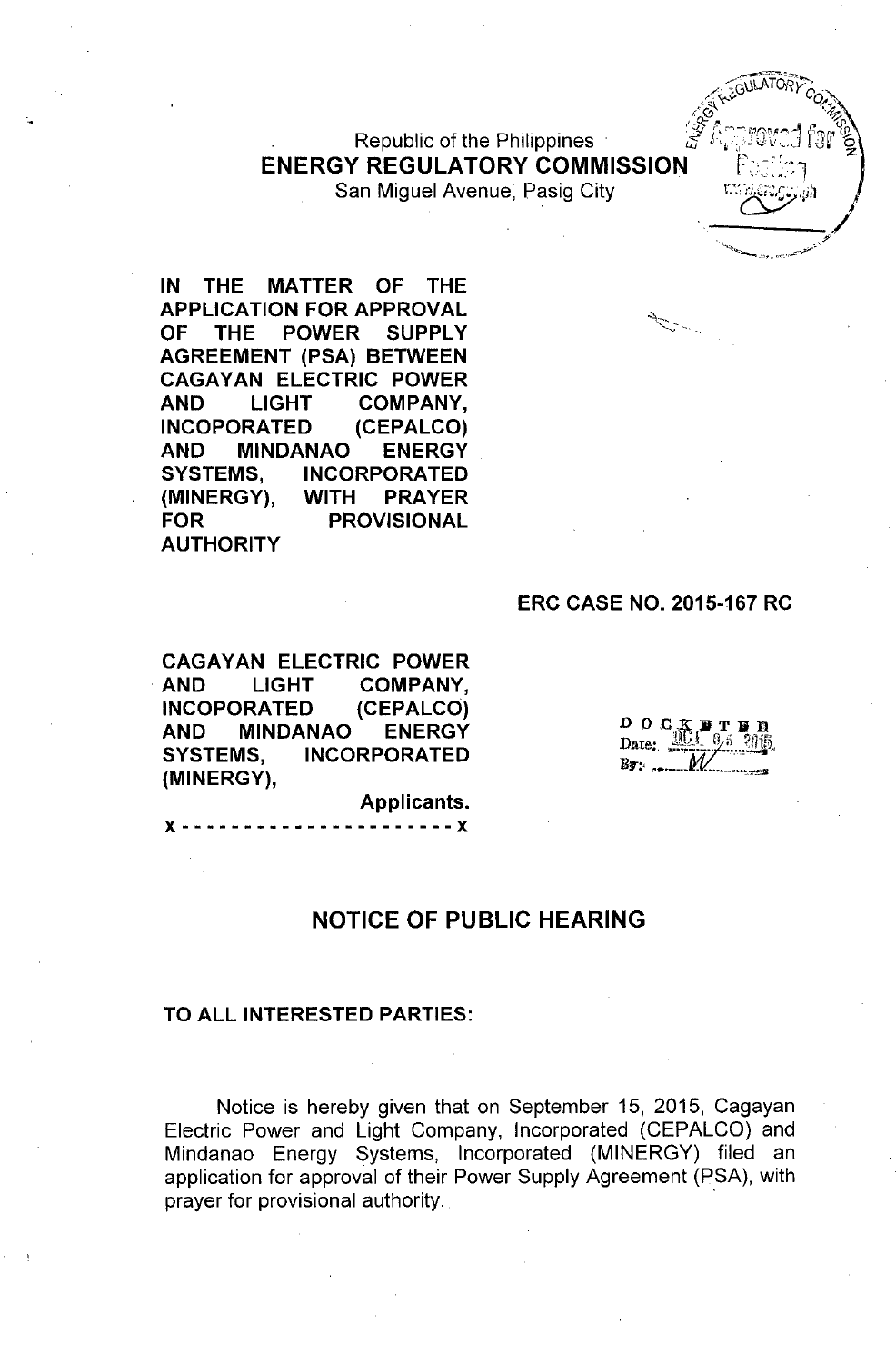## **ERC Case No. 2015-167 RC NOTICE OF PUBLIC HEARING/September 28,2015 Page 2 of 14**

In the said application, CEPALCO and MINERGY alleged, among others, that:

### **The Applicants**

- 1. CEPALCO is a private electric distribution utility organized and existing under the laws of the Republic of the Philippines, with office address at CEPALCO Administration Building, Masterson Avenue, Upper Balulang, Cagayan de Oro City. It has a legislative franchise to distribute electricity in the City of Cagayan de Oro<sup>1</sup>, and the Municipalities of Tagoloan, Villanueva and Jasaan, all in the Province of Misamis Oriental. A copy of its Certificate of Public Convenience and Necessity (CPCN) is attached to the application as Annex "A";
- 2. MINERGY is a corporation duly organized and existing under the laws of the Republic of the Philippines, with principal address at MINERGY Road, Tablon, Cagayan de Oro City. Copies of its Certificate of Incorporation, Articles of Incorporation and By-Laws, and General Information Sheet (GIS) are, likewise, attached to the application as Annex "B" and series;

### **Nature of the Application**

3. Pursuant to Rule 20 (B) of the ERC Rules of Practice and Procedure, approved by the Commission on June 22, 2006 in Resolution No. 38, Series of 2006, the application is submitted to the Commission for its review and approval of the PSA dated August 25, 2015 between CEPALCO and MINERGY. A copy of the said PSA is attached to the application as Annex "C";

Except the Barangays of Baikingon, San Simon, Pagatpat, Tagpangi, Pagalungan, Taglimao, Tuburan, Pigsagan, Tumpagon, Bayanga, Mambuaya, Dansolihon, Tignapoloan, Besigan, and a portion of Canitoan, all located in the City of Cagayan de Oro. (Republic Act No. 9284, Section 11)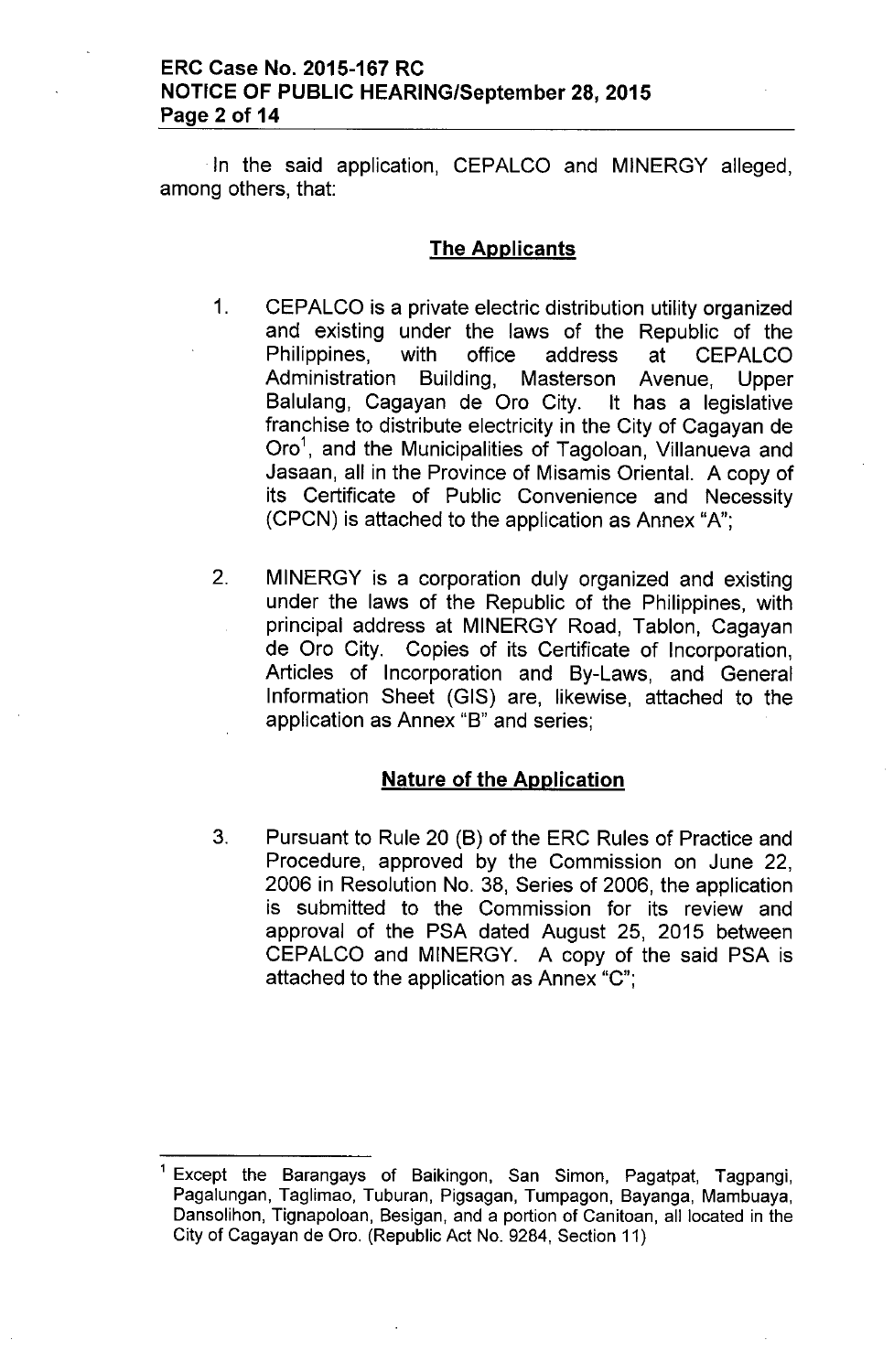# Compliance with Pre-filing Requirements

- 4. In compliance with Rule 6 of the ERC Rules of Practice and Procedure, they have furnished the legislative bodies of each of the local government units in CEPALCO's franchise area and in the place where MINERGY holds its principal office with copies of the application and all its annexes and accompanying documents. The corresponding proofs of receipt are, likewise, attached to the application as Annexes "0" and series;
- 5. Further, they have caused the publication of the application in its entirety, excluding its annexes, in a newspaper of general circulation within CEPALCO's franchise area. Copies of the newspaper and the corresponding affidavit of publication are attached to the application as Annexes "E" and "E-1", respectively;

# **Statement of Facts**

- 6. Shortage of Power Supply in the Mindanao Grid. The Mindanao Grid is currently facing a deficit in its power supply. The generating capacity in the Grid is no longer sufficient to meet the power requirements of Mindanao;
- 7. The Power Sector Assets and Liabilities Management Corporation (PSALM), which took over all the generating assets of the National Power Corporation (NPC) pursuant to Republic Act No. 9136, otherwise known as the Electric Power Industry Reform Act of 2001 or the EPIRA, supplies the bulk of the power requirements of Mindanao. However, the PSALM has drastically reduced its power supply commitments to distribution utilities in Mindanao, including CEPALCO;
- 8. As a result, Mindanao has experienced significant power outages, adversely affecting local businesses and the daily lives of all electricity consumers;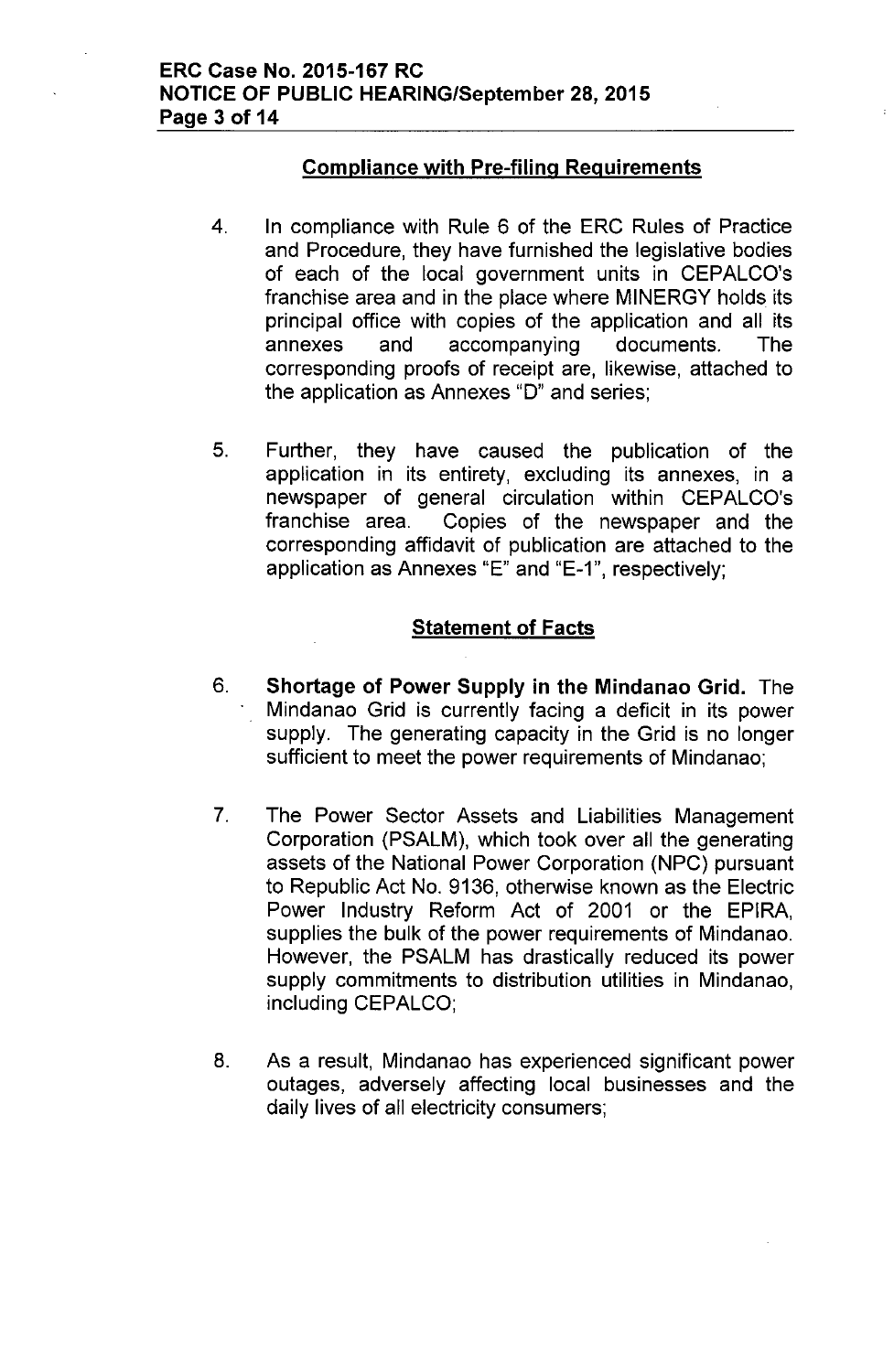- 9. Insufficiency of CEPALCO's Power Supply. At present, CEPALCO's power supply is not sufficient to meet the power requirements of its franchise area. As a result, its customers have to endure as much as four (4) hours of daily rotational brownouts;
	- 9.1 CEPALCO has a projected peak demand of 177 MW from the third quarter of 2015 up to the end of the year. However, its total contracted supply is only 166 MW, resulting in a supply deficiency of 11 MW. The supply deficiency is expected to continue in 2016 up to the third quarter of 2017 with projected deficits of 19 MW and 12 MW, respectively. A copy of its Supply-Demand Scenario is attached to the application as Annex  $"F"$ .
	- 9.2 Supply from the PSALM. The PSALM currently supplies a significant portion of CEPALCO's power requirements;
	- 9.3 CEPALCO's Contract for the Supply of Electric Energy (CSEE) with the PSALM expired last March 25, 2015. PSALM has not renewed the said CSEE, and its current supply to CEPALCO is on a monthto-month basis, without certainty on the contract levels. From April 2015 to July 2015, CEPALCO sourced about seventy-six percent (76%) of its power requirements from the PSALM;
	- 9.4 The PSALM Certification. On August 20, 2014, the PSALM issued a letter informing CEPALCO that it has no available capacity to supply the latter's peak load requirement for 2015 and base load requirement for 2016 onwards. A copy of the said letter is attached to the application as Annex "G";
- 10. CEPALCO's Demand Projections. The current shortage is expected to increase due to the steadily increasing power demand of CEPALCO's customers. The expected increase is indicated in its Distribution Development Plan (DDP), a copy of which is attached to the application as Annex "H";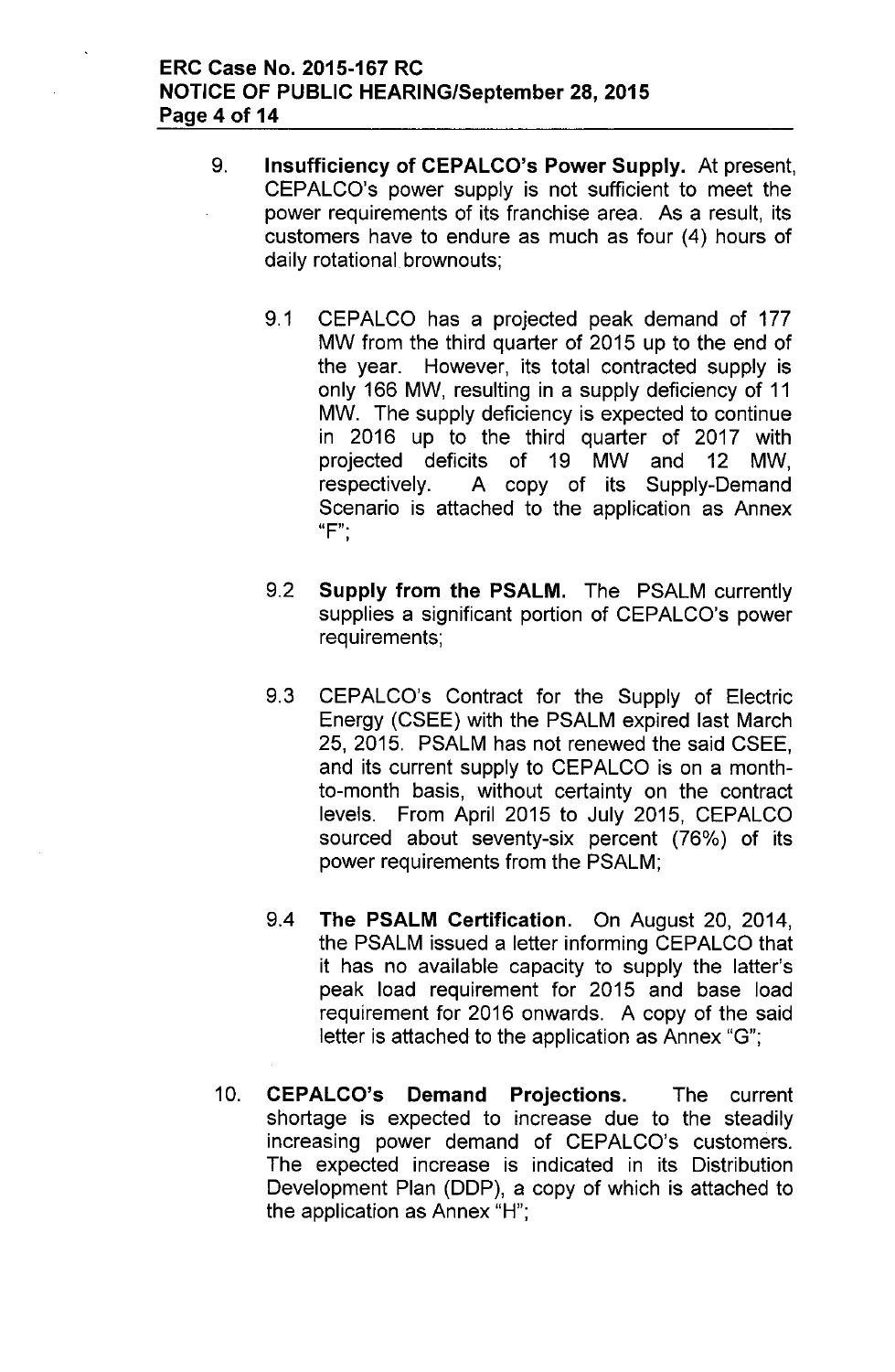- 11. Immediate Need for Power Supply. As previously stated, CEPALCO's customers have to endure as much as four (4) hours of daily rotational brownouts;
- 12. It is clear that CEPALCO needs to procure additional power supply that can be available at the soonest possible time. Thus, it executed efforts to procure the appropriate power supply;
- 13. MINERGY offered to supply power to CEPALCO from leased modular diesel-fired power generating sets to be installed in the latter's franchise area as an urgent and temporary solution to the power shortage. Modular generating sets are the most appropriate solution to immediate need for power supply because they can be deployed and installed expediently;
- 14. CEPALCO evaluated the offer and as a result, it executed the PSA with MINERGY for the supply of 10 MW. An affidavit supporting the foregoing is attached to the application as Annex "I";
- 15. The immediate implementation of the PSA will significantly mitigate, if not completely eliminate, the power outages. It will also address the need for voluntary de-loading by large customers under the Interruptible Load Program (ILP);
- 16. Under the law, no contract for the supply of power to a distribution utility like CEPALCO can become legally effective unless approved by the Commission. Hence, the application;

# Abstract of the PSA and Related Information

17. The Generation Facilities. MINERGY shall supply power under the PSA using leased modular diesel-fired power generating plants with a total net output of 10 MW to be located in Barangay Tablon, Cayagan de Oro City, connected to the distribution system of CEPALCO (the Modular Power Station);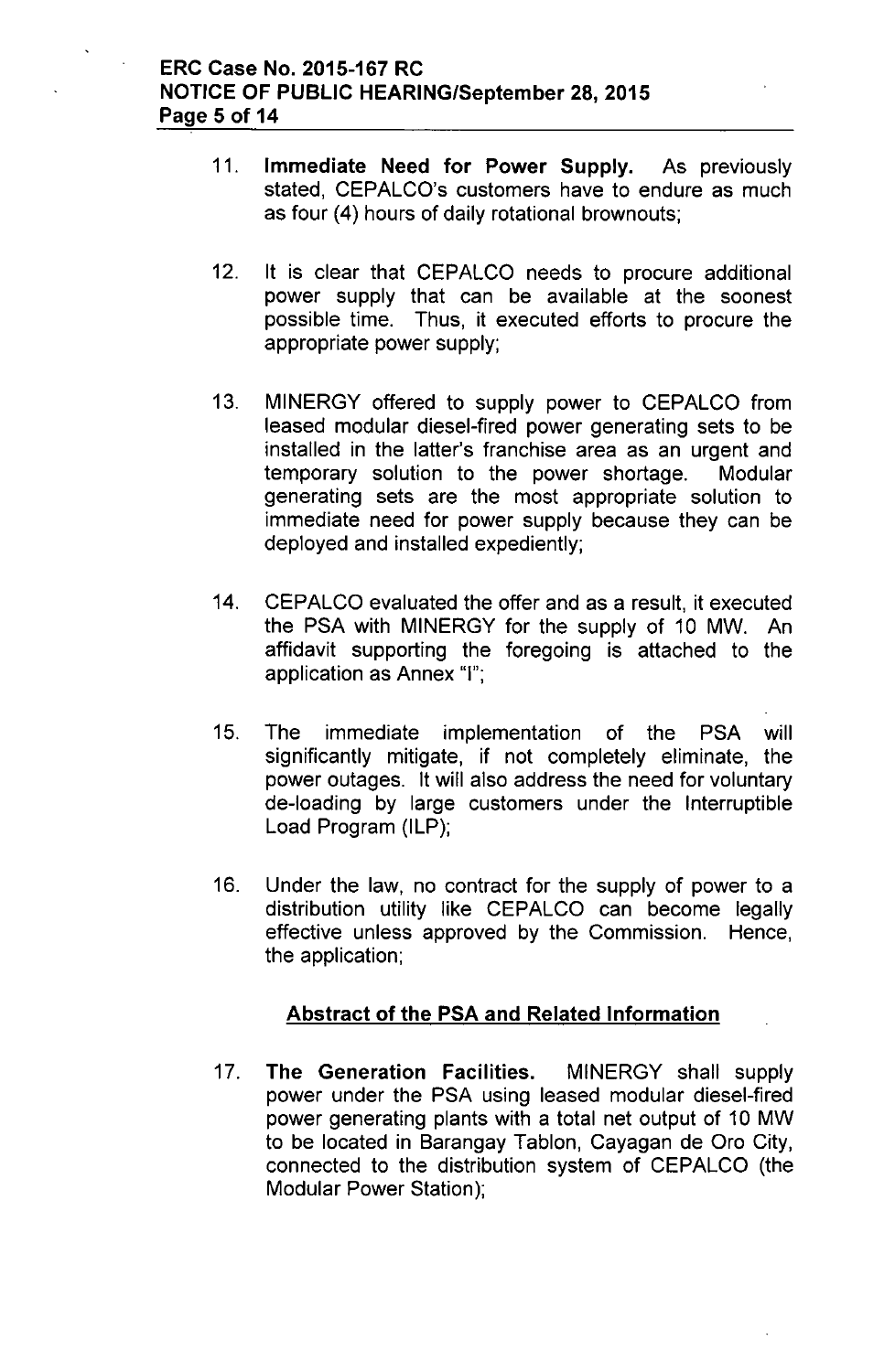- 17.1 The Modular Power Station consists of eleven (11) units of diesel generator sets and auxiliaries, with a total installed capacity of 1,070 kW per unit;
- 17.2 The foregoing will be connected to CEPALCO's distribution system through a dedicated 34.5 kV tie-line to its Baloy Substation;
- 18. The specific fuel oil consumption (SFOC) of the Power Station shall not be greater than 0.265 liter/kWh. A copy of a certification on the Power Station's specific fuel oil consumption rate is attached to the application as Annex **"J'"** ,

# 19. **Salient Features of the PSA.**

- 19.1 **Supply of Power.** Under the PSA, MINERGY shall supply or cause to supply 10 MW of capacity (Contracted Capacity) to CEPALCO, subject to the terms and conditions of the said PSA;
- 19.2 **Term.** The term of supply and purchase under the PSA shall be for two (2) years commencing on receipt of a provisional authority from the Commission;
- 19.3 **Fuel Supply.** For fuel supply security, MINERGY shall maintain sufficient fuel inventory equivalent to thirty (30) days of continuous operations;
- 19.4 **Backup Power.** In case of forced outage as defined in the PSA, MINERGY shall procure backup power, failing which MINERGY shall incur financial penalties;
- 20. **Purchased Power Rate.** For the capacity drawn by CEPALCO from MINERGY, the former shall charge the latter with a Capacity Fee, Operation and Maintenance Fees and Energy Fee, computed according to the following formulae: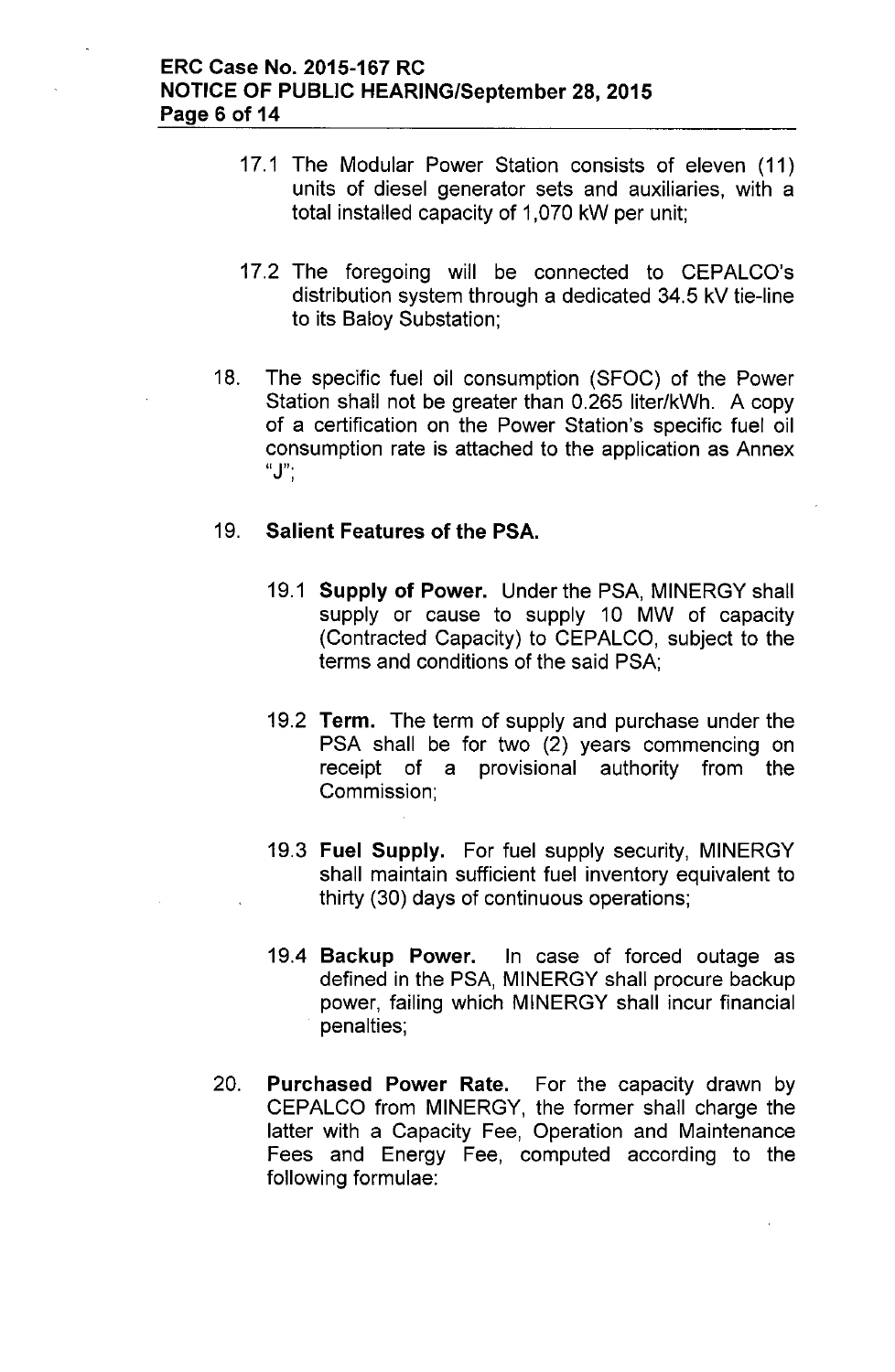20.1 Capacity Fee (CF).

$$
CF = \left\{ CFR \times \left[ \left( 0.8857 \times \frac{USD_{NEW}}{USD_{BASE}} \right) + (0.1143) \right] \right\} \times CC
$$

*Where:*

- CRF = Capital Recovery Rate PhP1,353.05/kW per month of
- $USD<sub>NFW</sub>$  = Average US Dollar - Philippine Peso Exchange Rate for the month as published by the Bangko Sentral ng Pilipinas (BSP)
- $\text{USD}_{\text{BASE}}$  = = Base US Dollar - Philippine Peso Exchange Rate PhP45.65/USD

$$
CC = \tContracted Capacity= 10,000 kW
$$

### 20.2 Operation and Maintenance Fee (OMF).

$$
OMF = \left\{OMFR \times \left[0.1317 + \left(0.8683 \times \frac{USD_{NEW}}{USD_{BASE}}\right)\right]\right\} \times AKWH
$$

*Where:*

- OMFR = The O&M Fee Rate of PhPO.7229/kWh
- $USD<sub>NEW</sub>$  = Average US Dollar - Philippine Peso Exchange Rate for the month as published by the BSP
- $USD_{BASE}$  =  $=$ Base US Dollar Philippine PesoExchange Rate PhP45.65/USD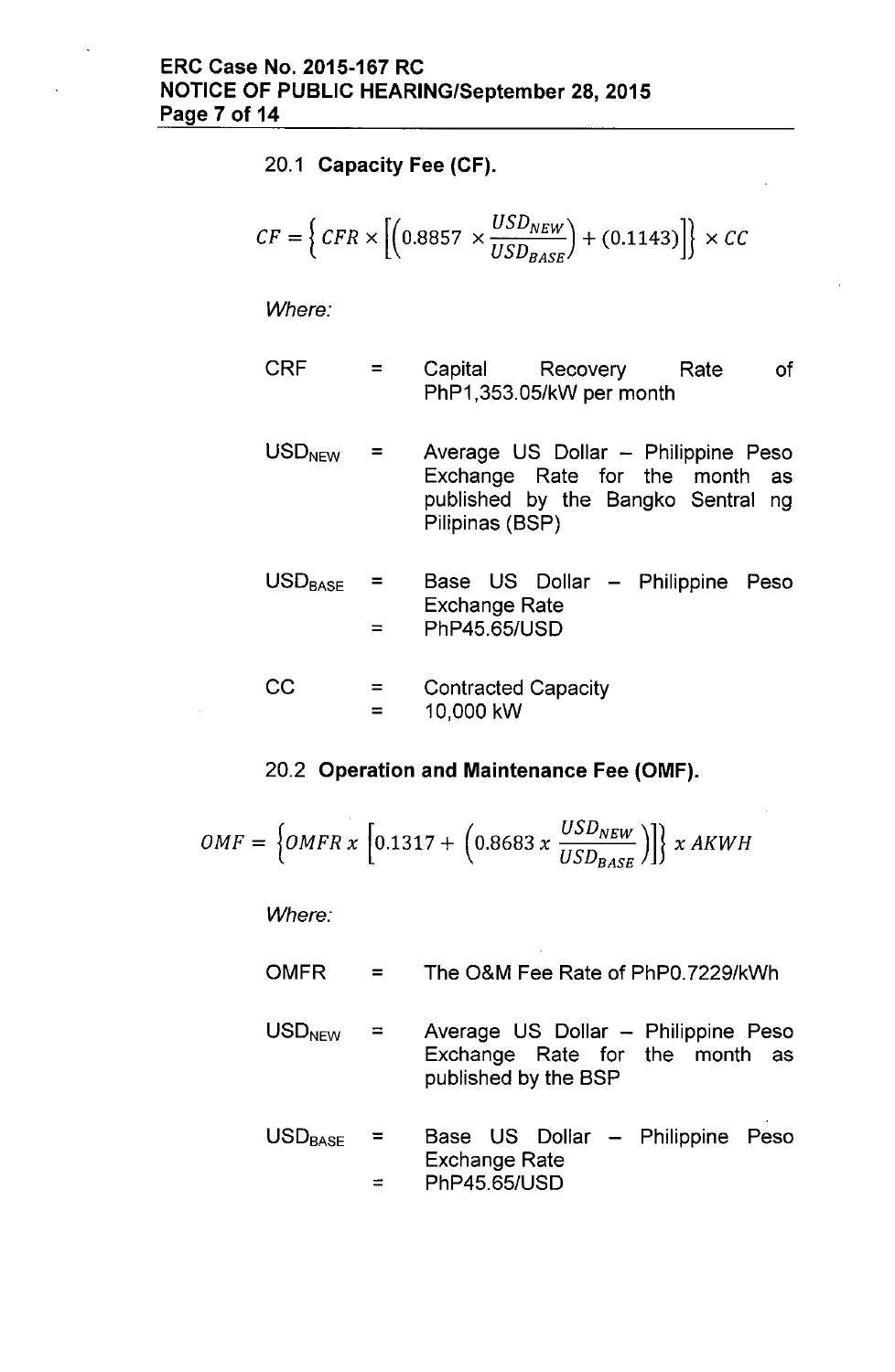$AKWH =$  Actual electricity, in kWh, exported to the Buyer

### 20.3 Energy Fee (EF).

The Energy Fee shall be the actual cost of fuel consumed during the period subject to the Specific Fuel Consumption cap of 0.265 liters per kWh and calculated based on the formula:

$$
EF = AFP \times \text{SFC} \times \text{AKWH}
$$

*Where:*

| AFP  | The actual fuel price of all fuel deliveries<br>during the period |  |  |  |
|------|-------------------------------------------------------------------|--|--|--|
| SFC  | The Specific Fuel Consumption of the<br>plant                     |  |  |  |
|      | capped at 0.265 li/kWh, if actual is<br>above this SFC            |  |  |  |
| AKWH | Actual electricity, in kWh, exported to<br>the Buyer              |  |  |  |

#### 20.4 Startup Costs (SC).

The Buyer shall pay the Supplier Start-Up Costs for the cost of starting up the Plant after period of shutdown due to any reason attributable to the Buyer. The Start-Up Costs shall be computed based on the prevailing price of diesel fuel at the time of the Start Up and paid in accordance with the following formula and schedule:

$$
SC = \left(FUEL_C \sum_{t=1}^{n} GENSETS_{C-t} + FUEL_W \sum_{y=1}^{m} GENSETS_{W-y}\right) \times AFP
$$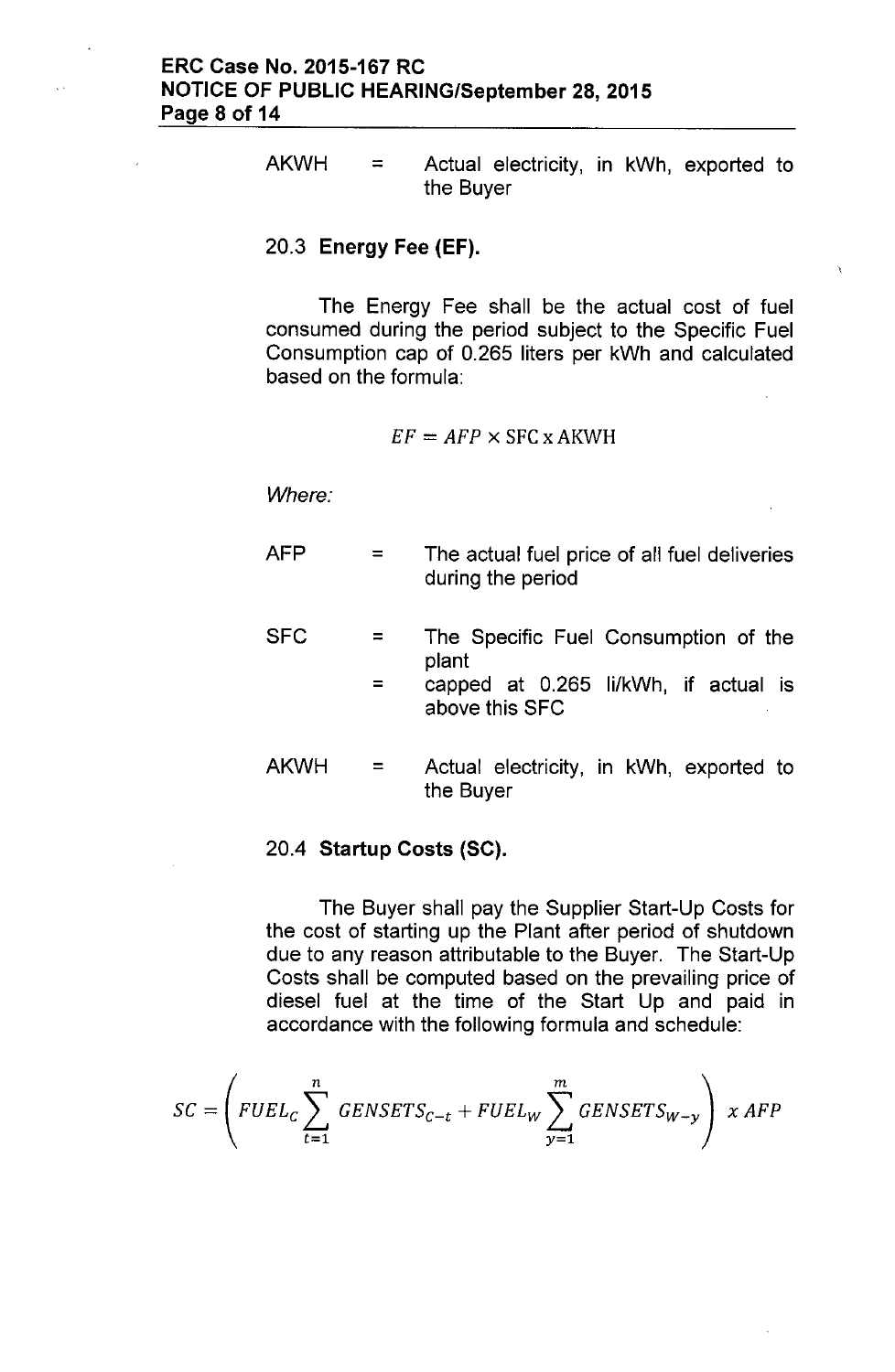# ERC Case No. 2015-167 RC NOTICE OF PUBLIC HEARING/September 28,2015 Page 9 of 14

*Where:*

| AFP |  | $=$ The actual fuel price of all fuel deliveries<br>during the period                                                                       |  |  |  |  |
|-----|--|---------------------------------------------------------------------------------------------------------------------------------------------|--|--|--|--|
| t   |  | = Number of cold startups during<br>the<br>period                                                                                           |  |  |  |  |
| у   |  | = Number of warm startups during the<br>period                                                                                              |  |  |  |  |
|     |  | $GENSETSc$ = Number of generating units started from<br>cold startup during startup t                                                       |  |  |  |  |
|     |  | $GENSETS_W$ = Number of generating units started from<br>warm startup during startup y                                                      |  |  |  |  |
|     |  | FUEL <sub>C</sub> , FUEL <sub>W</sub> = Fuel requirement for cold and warm<br>startup, respectively, as specified in the<br>schedule below: |  |  |  |  |

| <b>Type of Start-Up</b>                                       | <b>Liters of Diesel Fuel</b><br>per Generator Set |  |  |
|---------------------------------------------------------------|---------------------------------------------------|--|--|
| Cold Start-up (more than or equal<br>to 10 hours of shutdown) | 60                                                |  |  |
| Warm Start-up (less than 10 hours<br>of shutdown)             | 40                                                |  |  |

# 20.5 Commissioning Power Fee.

The Buyer shall pay the Supplier the Commissioning Power Fee for electricity supplied during commissioning. The Commissioning Power Fee shall be computed as follows:

$$
CPF = OMF + EF
$$

*Where:*

CPF = Commissioning Power Fee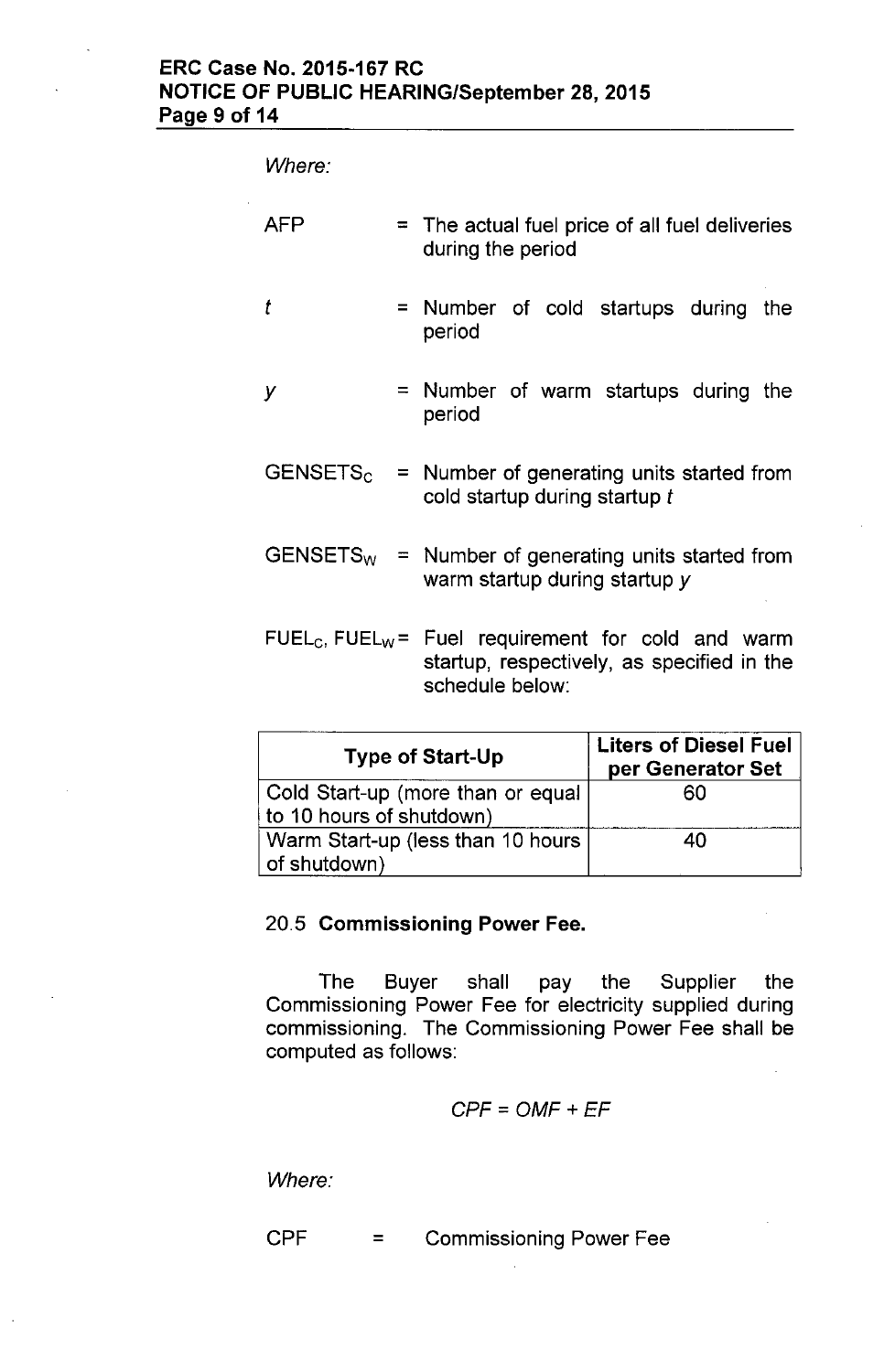- OMF  $=$ Operation & Maintenance Fee computed in accordance with Item 2 of this Schedule 1
- EF  $=$ Energy Fee computed in accordance with Item 3 of this Schedule
- 20.6 For reference, a sample computation of the monthly payment is appended to the PSA;
- 20.7 Basis for Indexation. As indicated in the formulae above, the fees to be paid by CEPALCO are subject to monthly adjustments based on the foreign exchange rate for components representing foreigncurrency denominated costs, and on the actual price of fuel for the components representing fuel costs;

# 21. Financial Aspects of the Project.

- 21.1 Project Cost and Operations and Maintenance Costs. An explanation of the cost basis for the tariff under the PSA, including breakdowns of the first costs and the operations and maintenance costs is attached to the application as Annex "K";
- 21.2 Project Funding. The project will be funded entirely through equity, with a cost of capital of 13.59%;
- 22. Fuel Supply. For the fuel requirements of the Modular Power Station, MINERGY shall source fuel from the fuel supplier for its existing power plants. The said fuel supplier was previously selected through a competitive bidding process;
	- 22.1 It must be stressed that, in accordance with the relevant policy of the Commission, MINERGY shall derive no revenue whatsoever from the fuel supply;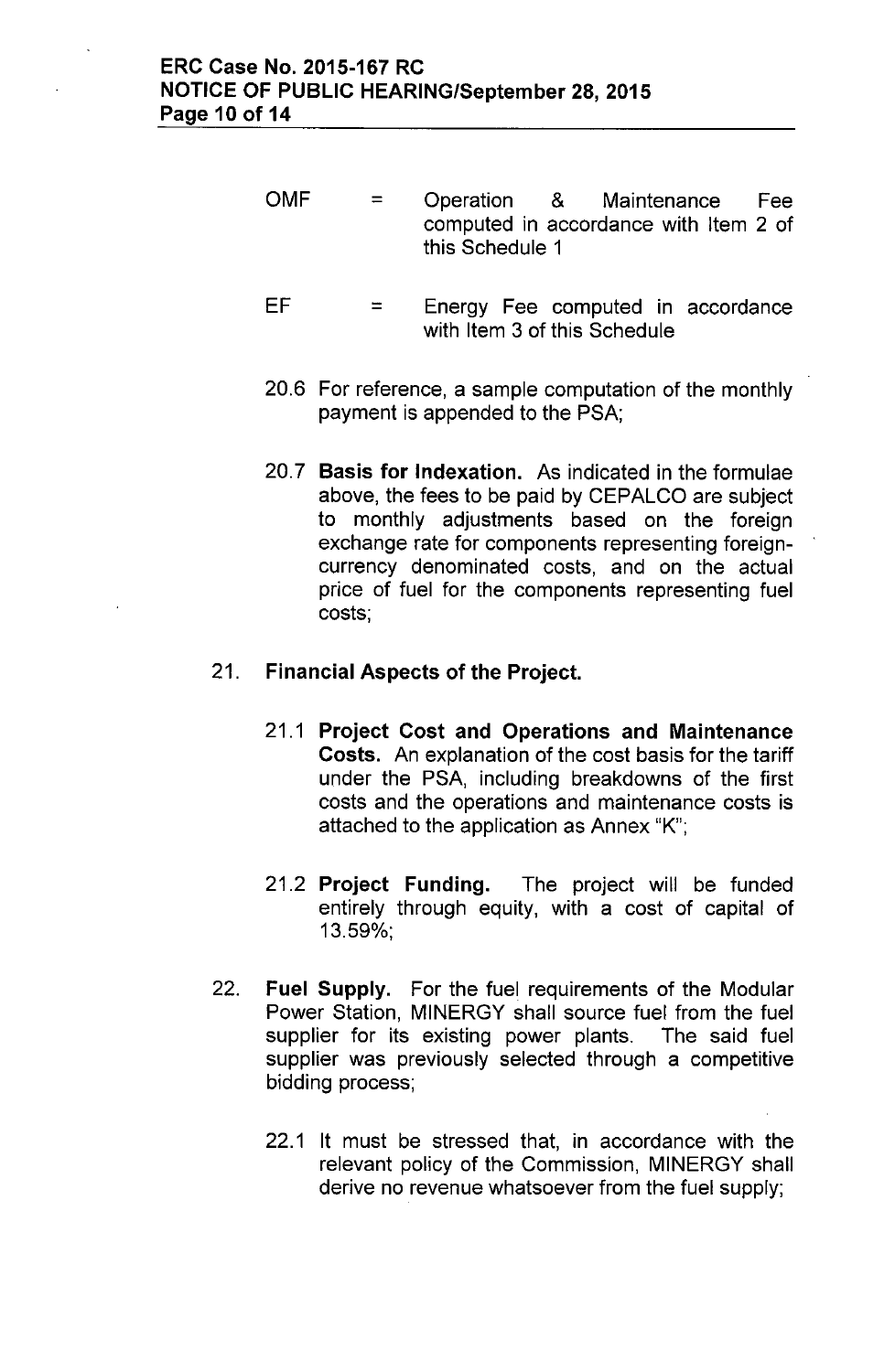# ERC Case No. 2015-167 RC NOTICE OF PUBLIC HEARING/September 28,2015 Page 11 of 14

- 23. Environmental Compliance Certificate (ECC). The Department of Environment and Natural Resources (DENR) issued ECC No. ECC-R10-1305-0107 for the Power Station. A copy of the said certificate is attached to the application as Annex "L";
- 24. The Department of Energy (DOE) Certification. MINERGY has requested the DOE for the issuance of a certification that the capacity of the Power Station is consistent with the latter's Power Development Plan (PPD). A copy of the said request is, likewise, attached to the application as Annex "M";
- 25. Certificate of Compliance (CDC). The application for the issuance of a COC by the Commission for the Power Station is currently being processed;

# Rate Implication of the PSA

- 26. CEPALCO conducted an analysis using actual data from the July 2015 billing period in order to determine the impact of the implementation of the PSA on its generation costs. A copy of the said analysis is attached to the application as Annex "N";
- 27. The implementation of the PSA, which will significantly alleviate the power outages, will result in an upward adjusfment of PhPO.221/kWh in the generation charge to be paid by CEPALCO's customers. Shown below is a summary of the said analysis:

|                                         |                               | <b>Without PSA</b>                  | <b>With PSA</b>                      |                                     |  |
|-----------------------------------------|-------------------------------|-------------------------------------|--------------------------------------|-------------------------------------|--|
| <b>Power Suppliers</b>                  | Total kWh<br><b>Purchased</b> | <b>Net Generation</b><br>Cost, Peso | <b>Total kWh</b><br><b>Purchased</b> | <b>Net Generation</b><br>Cost, Peso |  |
| <b>Existing Suppliers</b>               | 78,130,340                    | 307,203,578                         | 78,130,340                           | 302,955,911                         |  |
| MINERGY Modular<br><b>Power Station</b> |                               |                                     | 1,354,362                            | 27,071,276                          |  |
| <b>Total</b>                            | 78,130,340                    | 307,203,578                         | 79,484,702                           | 330,027,187                         |  |
| Ave.<br>Generation<br>Cost (P/kWh)      |                               | 39319                               | 4.1521                               |                                     |  |
| Rate<br>Impact<br>(PhP/kWh)             |                               |                                     |                                      | 0.2201                              |  |
| Avoided<br>Unserved<br>Energy (kWh)     |                               |                                     |                                      | 1.354,362                           |  |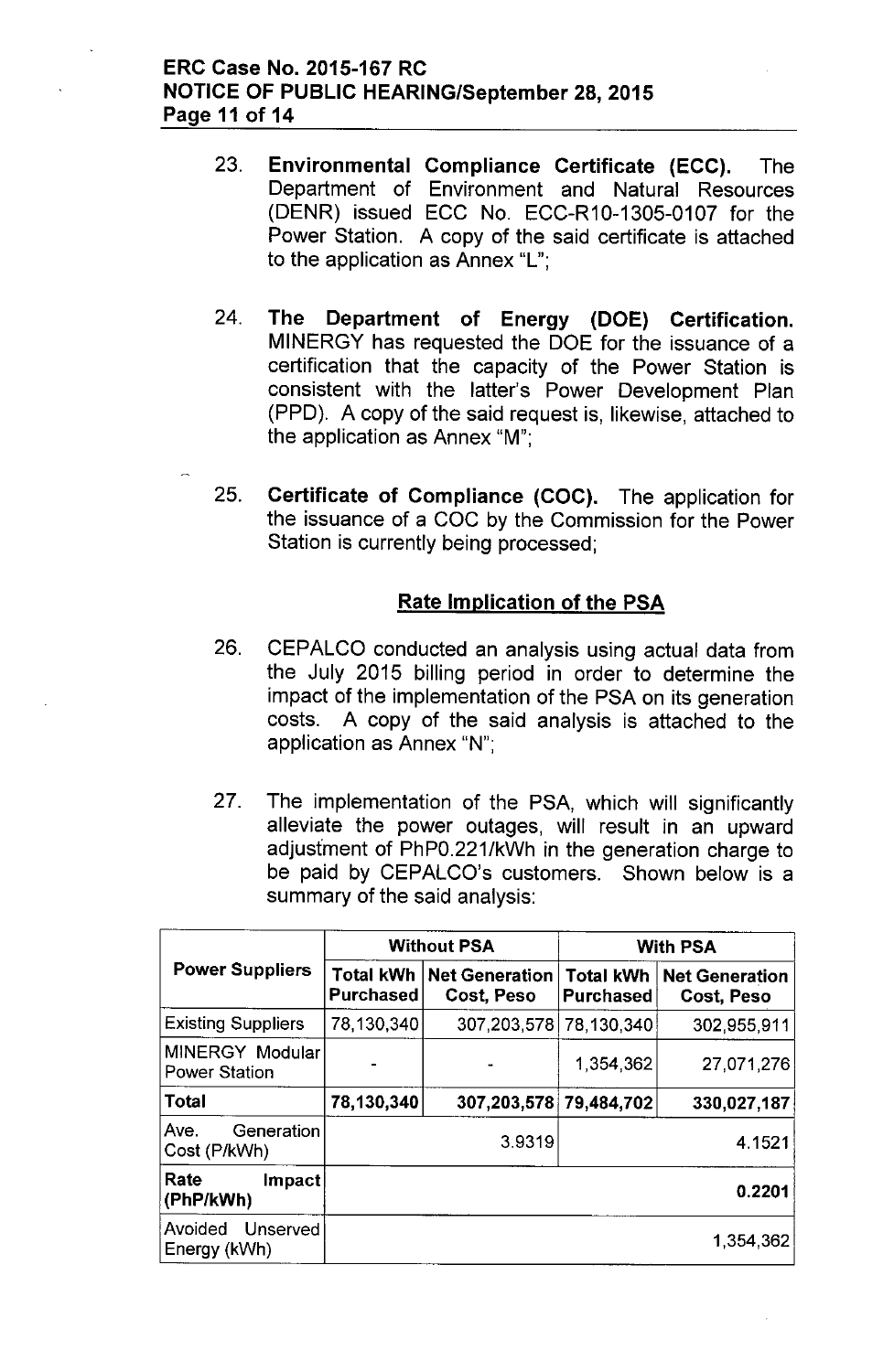#### Assumptions:

- a. The generation costs of existing suppliers were based on the actual costs as billed for the July 2015 billing month. These are the same costs used in the computation of CEPALCO's generation charges for its August 2015 billing
- b. The generation cost of the Modular Power Station is computed based on the following:
	- i. Energy delivered is assumed equal to the average kWh curtailed and the de-loaded kWh by Interruptible Load Program participants for the billing month of July 2015. This is more or less equivalent to a 4-hour daily operation of the Modular Power **Station**
	- ii. Fuel cost is based on the diesel price of PhP35 per liter
- c. The generation cost of the Modular Power Station assumed no foreign exchange adjustment
- d. Any effect on transmission charges and any other component of the retail rate, e.g., system loss, were not considered
- e. Start-up costs and taxes were not included in the simulation

## **Allegations in Support of the Motion for Provisional Authority**

- 28. As discussed above, CEPALCO's power supply is not sufficient to meet the power requirements of its franchise area. As a result, its customers have to endure as much as four (4) hours of daily rotational brownouts;
- 29. For instance, as explained above, CEPALCO has a projected peak demand of 177 MW from third quarter of 2015 to the end the year. However, its total contracted supply is only 166 MW;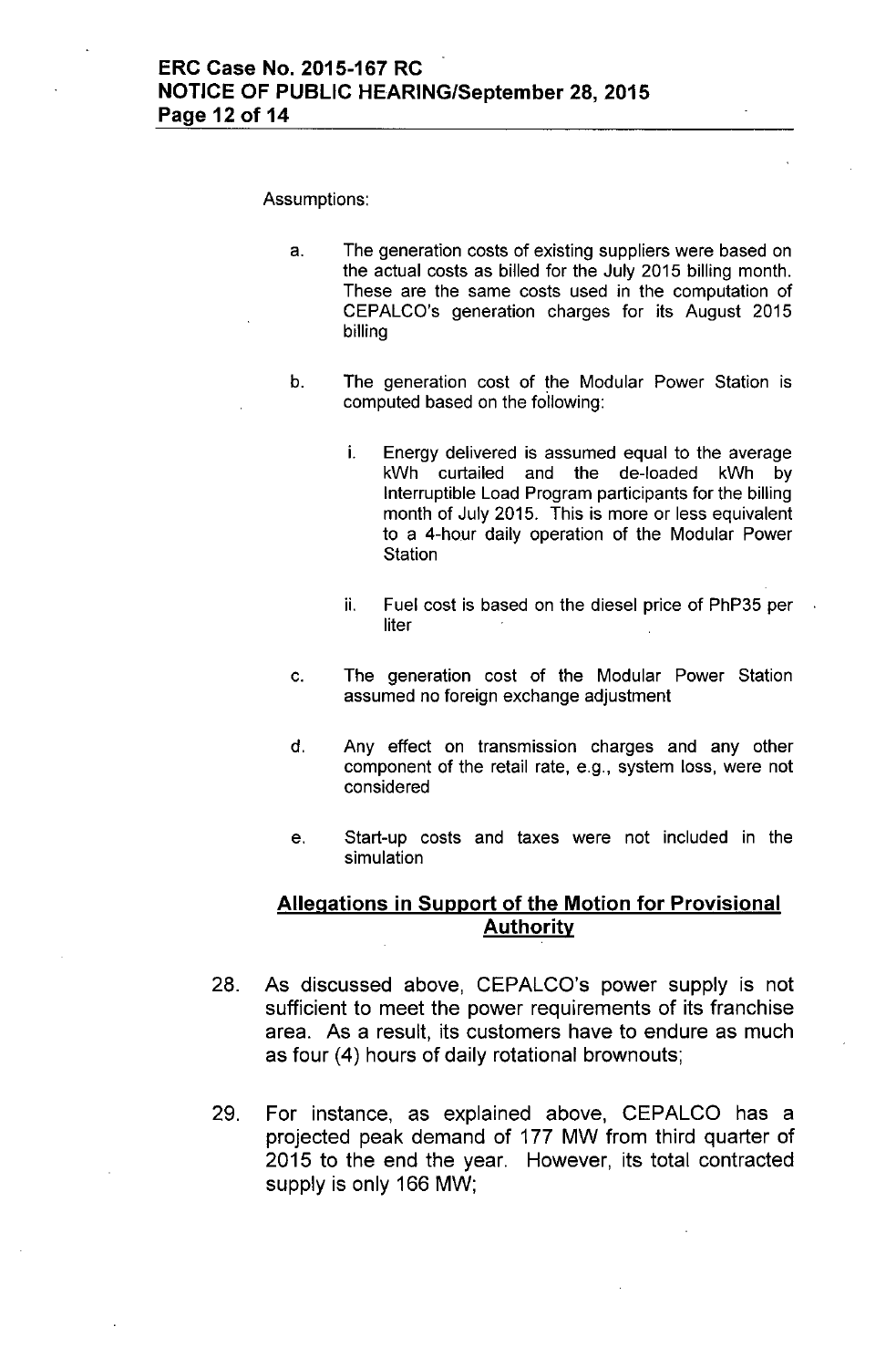# **ERC Case No. 2015-167 RC NOTICE OF PUBLIC HEARING/September 28,2015 Page 13 of 14**

- 30. As the City of Cagayan de Oro is regional center and business hub of Northern Mindanao, the daily outages continue to cause significant disruption in commercial activity, not to mention considerable difficulties for all electricity consumers;
- 31. Taking into consideration the current power situation in CEPALCO's franchise area as well as its projected demand, it is imperative that it contracts for additional power supply that can be available at the soonest possible time;
- 32. CEPALCO's immediate need for additional power is best addressed by the leased modular diesel-fired generating sets under the PSA because **of** their immediate deployment capability. This solution has proven effective when similar projects were implemented by other generation companies for other distribution utilities in Mindanao to help alleviate power shortages in their respective franchise areas;
- 33. The immediate implementation of the PSA will significantly mitigate, if not entirely eliminate, the power outages in CEPALCO's franchise area;
- 34. **In** view of the foregoing, they move for the provisional approval of the application pursuant to Rule 14 of the Commission's Rules of Practice and Procedure. A copy of a sworn statement supporting the said motion is attached to the application as Annex "0";

# **Prayer**

- 35. Thus, they pray, that the Commission:
	- 35.1 Immediately issue an Order provisionally approving the PSA subject of the application, as well as the generation rate and adjustment mechanisms indicated therein; and
	- 35.2 After due hearing, render judgment making such provisional approval permanent.